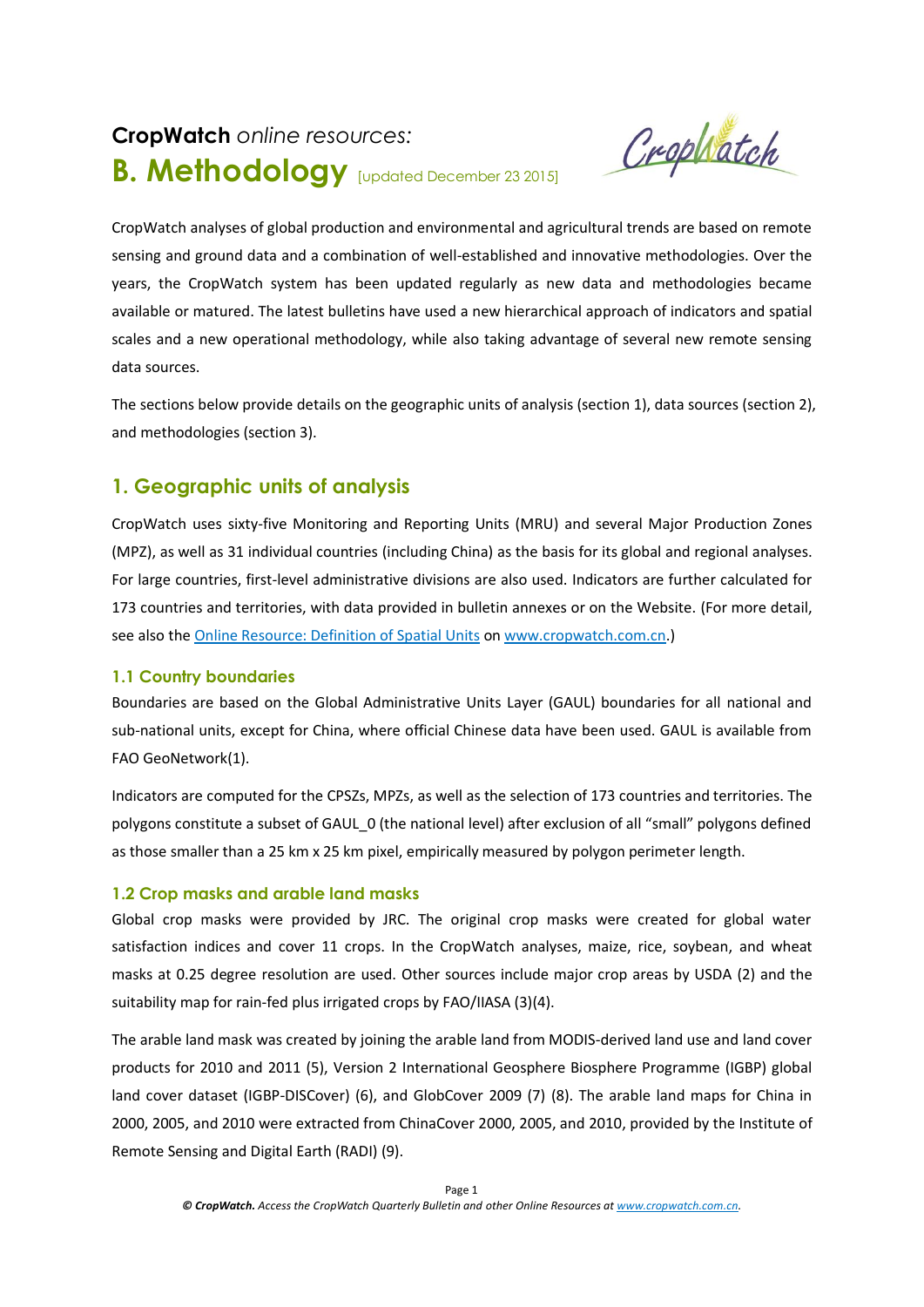# **2 Data**

# **2.1 NDVI**

NDVI data is mostly MODIS NDVI provided by NASA, selected mainly because of its high spatial and temporal consistency. The NDVI data covers January 2002 to the end of January 2014. Only MODIS Terra Land Level 3/Level 4 16-Day Tiled Products (found on the LAADS Website (10)) with one kilometer resolution were used.

In addition, long-term average NDVI over the years from 1999 to 2012 with a resolution of 0.1875 degree based on SPOT-VEGETATION was provided by VITO (11).

# **2.2 Temperature**

Air temperature is a global gridded (0.25x0.25 degree) 10-daily product from January 2000 to the end of the current reporting period generated based on the Global Surface Summary of the Day (GSOD) dataset, available from the Global Change Master Directory (56).

The GSOD dataset is derived from the Integrated Surface Hourly (ISH) dataset, DSI-3505 (C00532), and is produced by the National Climatic Data Center (NCDC). Its online data dates back to 1929 and the latest daily summary data are normally available 1-2 days after the date-time of the observations used in the daily summaries. Over 9000 stations' data (including air temperature, dew point, sea level pressure, wind speed, precipitation, snow depth) are typically available in this dataset.

The mean daily air temperatures from 2000 to now in the GSOD dataset were extracted to calculate the 10-daily air temperature for each station. Then kriging interpolation was applied combined with STRM\_DEM data (57) considering temperature elevation correction to generate the 0.25x0.25 degree global dekadal product.

# **2.3 PAR**

Photosynthetically active radiation (PAR), which covers radiation in the 400 to 700 nm range, is an important biological variable. The ten-day PAR product of this bulletin from the year 2000- 2013 is downloaded from MERRA(12) (Modern-Era Retrospective analysis for Research and Applications)and the original hourly PAR product was converted to global gridded (0.25x0.25 degree) ten-day's map later.

The standard MERRA data product is a NASA atmospheric reanalysis for the satellite era using Version 5 of the Goddard Earth Observing System model (GEOS-5) and its associated data assimilation system (DAS), For January 2014, version 5.2.0 (13)(14) radiation data was obtained from JRC (15).

# **2.4 Rainfall**

CropWatch has assembled composite dekad rainfall grids for the period from 2000.1 to 2014.1 covering the land surface from 50 degrees south (50S) to 90 degrees north (90N) at 0.25 degree spatial resolution. Two rainfall products resources were merged: (i) version-7 TRMM rainfall (63) at 0.25 degree resolution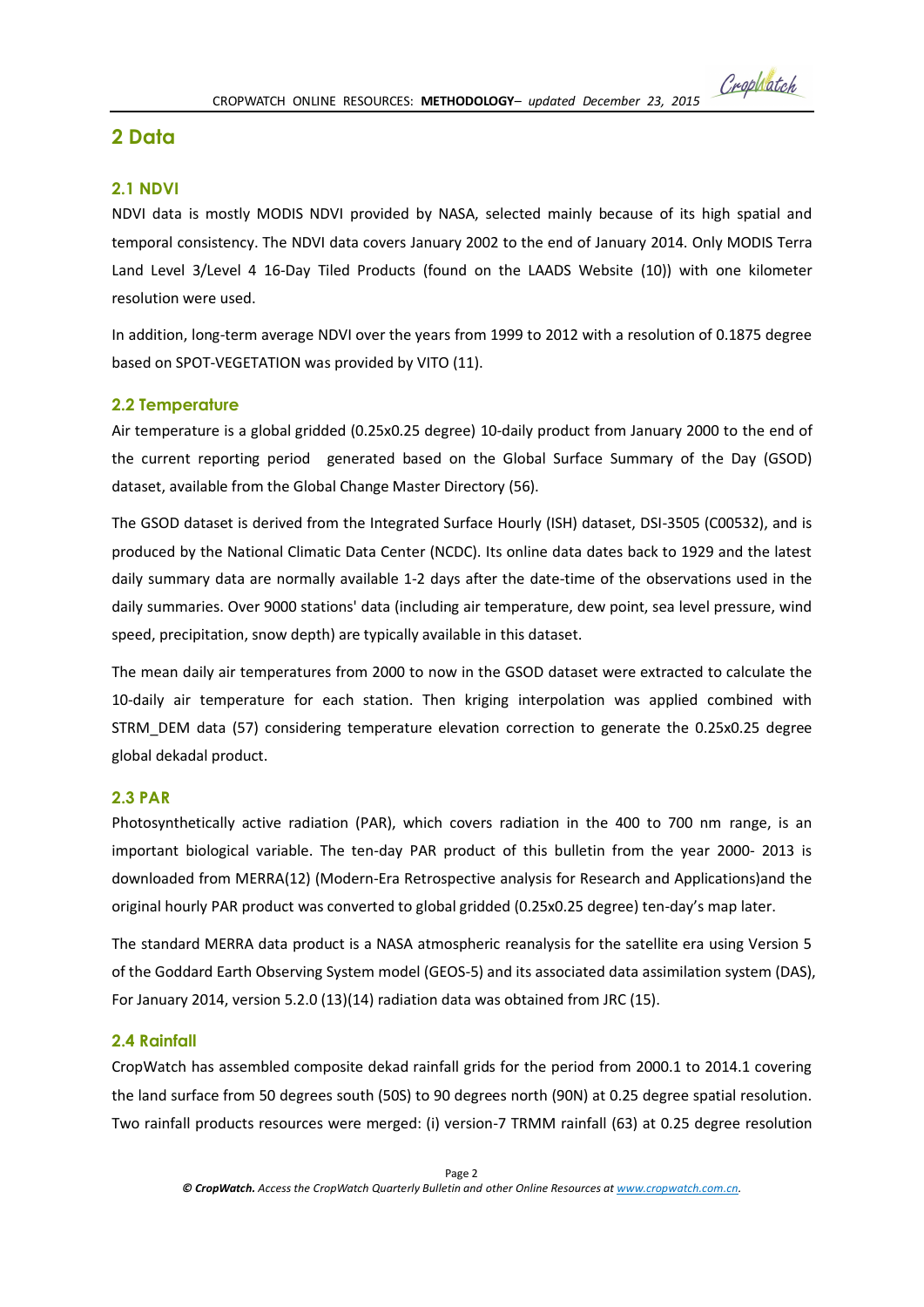extending from 50S to 50N and (ii) ERA-Interim (ERA-I) and ECMWF Operational (ERA OPE) dekad rainfall products (16) downloaded from JRC for other regions. For the period between 2000.10 and 2013.3, TRMM 3B42 daily rainfall was used between 50S and 50N and other regions used ERA-I dekad rainfall products. From 2013.4 to 2013.8, dekad rainfall products were combined with daily TRMM 3B42 rainfall products from 50S to 50N and ERA OPE dekad rainfall products were used in other regions. Since August 2013, TRMM 3b42 3hours real time products were combined into dekad rainfall products from 50S to 50N and ERA OPE were used in other regions.

## **2.5 VHI**

The Vegetation Health Index (VHI) is an effective indication of the crop growth condition. In this bulletin, the VHI was calculated (67, 68, 69) by weighting the Vegetation Condition Index (VCI) and Temperature Condition Index (TCI), which were downloaded separately from the NOAA Star Center for Satellite Applications and Research GVI-x VH dataset (70). The equation is as follows:

$$
VHI = a * TCI + (1 - a) * VCI
$$

The weighting factor (a) is an empirical coefficient for which the constant value of 0.5 was used.

#### **2.6 Biomass**

In the CropWatch bulletin, the net primary production potential (NPP) according to Lieth's "Miami model" (71, 72) is used as a biomass index (referred to as "biomass" or "biomass accumulation" in the text) to describe the global potential biomass situation. Two environmental factors, temperature and precipitation are considered in Miami model with following equations:

$$
NPP[Rain(dek)] = 3000(1 - e^{-0.000664Rain(dek)*36})
$$
  
NPP[Temp(dek)] = 3000/(1 + e<sup>1.315-0.119Temp(dek))</sup>

where, Rain(dek) is accumulated dekad rainfall in mm, Temp(dek) is average dekad temperature in ℃.

Finally, the biomass accumulation is expressed as the combined effect of rainfall and temperature accumulated during a reference period (dekad from i to n) using following equations:

$$
NPP_Rain = \sum_{dek=i}^{n} NPP[Rain(dek)]/n
$$

$$
NPP\_Temp = \sum_{dek=1}^{n} NPP[Temp(dek)]/n
$$

$$
NPP = min(NPP\_Rain, NPP\_Temp)
$$

the unit of biomass is grams of dry matter per square meter over concerned period.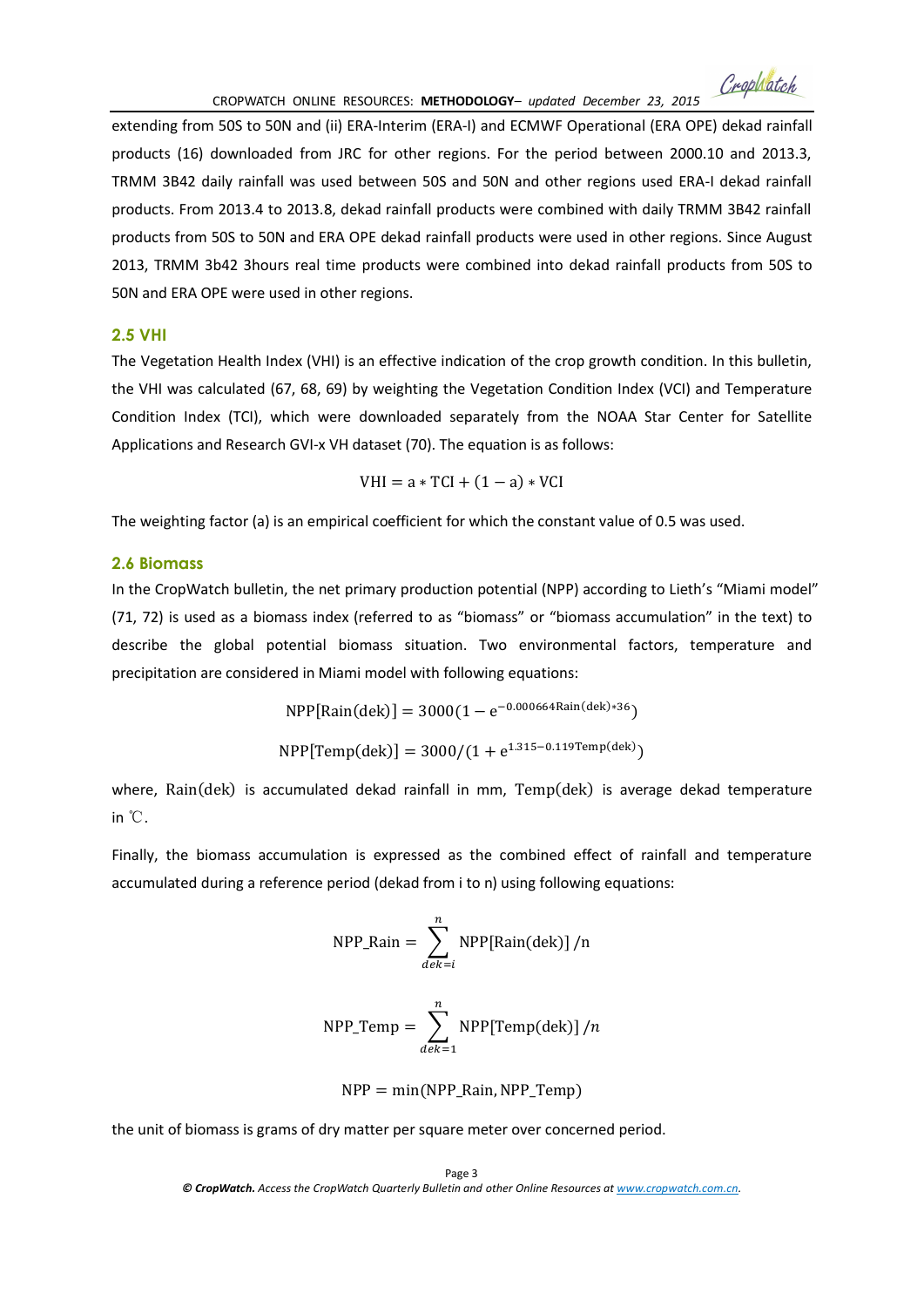# **3 Methodology**

#### **3.1 CropWatch Agroclimatic Indicators (CWAI)**

To compare the agricultural impact of environmental variables across years and geographic areas (e.g., countries), it is necessary to use an index that gives a high weight to agricultural areas. The intention is to derive "one number per year," index so that it becomes comparable with other variables that are available at the same spatial and temporal scale, i.e., agricultural statistics and a number of socio-economic indicators and variables.

Such an index has been defined earlier for rainfall (73) and applied for synthetic studies (e.g., (74) (75)). The CropWatch bulletin expands the notion of Rainfall Index to Agroclimatic Indicators by applying basically the same approach to PAR and temperature.

The CWAIs are defined for one variable V (rainfall, PAR, temperature) and one polygon, which may be a MRU or a country or a crop mask or any other spatial unit. They are based on spatial grids at a resolution of 25 km and are computed as the spatial average over an arable land mask of the values of V accumulated over a user defined period, using the net primary production potential (1976-2000 VASClimO based NPPP) (72) as the weighting factor: the most productive pixels receive a higher weight than unproductive ones. The accumulation or averaging period coincides with the reporting period covered by each bulletin, unless specified otherwise.

#### **3.2 Production, Area and Yield**

#### *Production*

The main concept of the CropWatch methodology for estimating production is the calculation of current year production based on information about last year's production and the variations in crop yield and cultivated area compared with the previous year. The equation for production estimation is as follows:

$$
Productioni = Productioni-1 * (1 + ΔYieldi) * (1 + ΔAreai)
$$

where i is the current year,  $ΔYield<sub>i</sub>$  and  $ΔArea<sub>i</sub>$  are the variations in crop yield and cultivated area compared with the previous year; the values of ∆Yield<sub>i</sub> and ∆Area<sub>i</sub> can be above or below zero.

#### *Yield*

For the 31 countries monitored by CropWatch, yield variation for each crop is calibrated against NDVI time series, using the following equation:

$$
\Delta \text{Yield}_i = f(\text{NDVI}_i, \text{NDVI}_{i-1})
$$

where NDVI<sub>i</sub> and NDVI<sub>i−1</sub> are taken from the time series of the spatial average of NDVI over the crop specific mask for the current year and the previous year. For NDVI values that correspond to periods after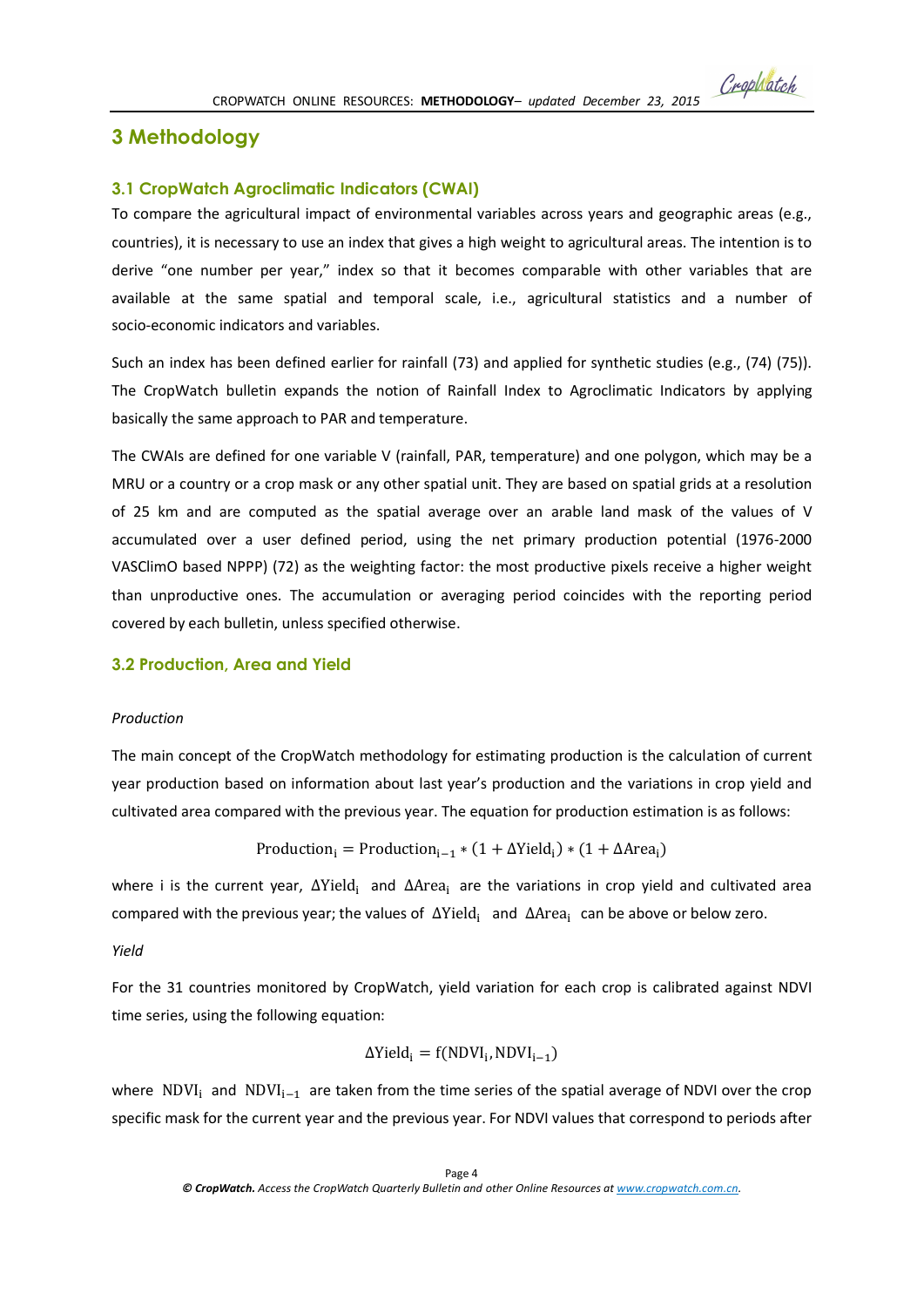Crophatch

the current monitoring period, average NDVI values of the previous five years are used as an average expectation. ∆Yield<sub>i</sub> is calculated by regression against average or peak NDVI (whichever yields the best regression), considering the crop phenology of each crop for each individual country.

#### *Area*

A different method is used for areas. For China, Australia, Canada and the U.S., CropWatch combines remote-sensing based estimates of the crop planting proportion (cropped area to arable land) with a crop type proportion (specific type area to total cropped area). The planting proportion is estimated based on an unsupervised classification of multi-temporal high resolution satellite images from HJ-1 CCD and GF-1 images or time series of MODIS NDVI data. The crop-type proportion is obtained by the GVG instrument from field transects. The area of a specific crop is computed by multiplying farmland area, planting proportion, and crop-type proportion of the crop.

To estimate crop area for wheat, soybean, maize, and rice for other 27 countries, CropWatch relies on the regression of crop area against cropped arable land fraction of each individual country (paying due attention to phenology):

$$
Area_i = a + b * CALF_i
$$

where a and b are the coefficients generated by linear regression with area from FAOSTAT or national sources and CALF the Cropped Arable Land Fraction from CropWatch estimates. ΔArea<sub>i</sub> can then be calculated from the area of current and the previous years.

The production for "other countries" (outside the 31 CropWatch monitored countries) was estimated as the linear trend projection for 2014 of aggregated FAOSTAT data (using aggregated world production minus the sum of production by the 31 CropWatch monitored countries).

#### **3.3 Cropping intensity (CI)**

The Cropping Intensity index describes the extent to which arable is used over a growing season. It is the ratio of total crop area of all planting seasons in a year to the total area of arable land (84). It also can be used to describe the food-producing potential of an area (85). This report adopts the method proposed by Fan and Wu (86) based on an NDVI time-series derived from MODIS Terra and reconstructed by the S-G filter method (87). The following descriptors were derived from the data: number of peaks, width of each peak and peak values at pixel level.

The calculation of Cropping Intensity involves counting the number of peaks in the NDVI profile; we use the difference method to extract the maximum value of the discrete points. Assuming a pixel is in a discrete points series, the values of pixels before and after the point constitute a point series S1 which include N-1 pixels,

S1=DIFF (S)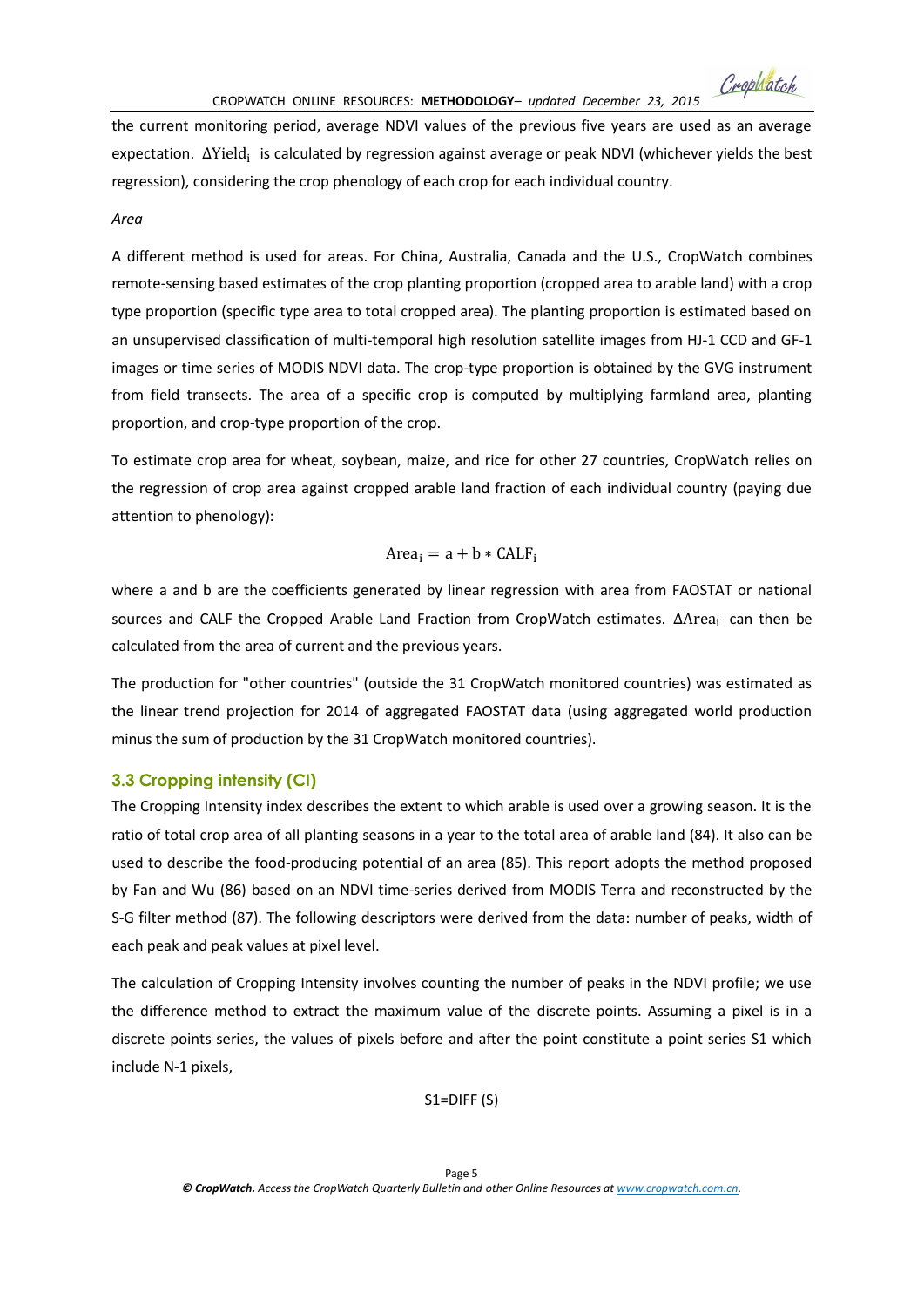CropWatch

where DIFF is the function used to calculate the difference among these points. Then, determine the sign of each pixel in S1, if the value of a pixel less than zero, assign the element value to minus one, otherwise, the element value is assigned to one; these values constitute a point series S2,

#### S2=SIGN (S1)

Where SIGN is the function used to determine whether the values are positive or negative. As a next step, calculate the difference of pixels before and after a point in series S2, which yields the points series S3

S3= DIFF (S2),

Finally, count the number of pixels with value minus two, which is the number of peaks in the NDVI profile. Based on the above equations and with other limitation, the model can generate a Cropping Intensity of one, two, and three per pixel, to illustrate areas with a single, two, or three crop seasons respectively.

### **3.4 Cropped Arable Land Fraction (CALF)**

CALF was introduced to demonstrate the proportion of cropped arable land to the total arable land over a certain geographic area (MPZs, countries or sub-national units). Previous studies have shown a high correlation between NDVI and the photosynthetic biomass of cropped fields (88, 89). MODIS NDVI time series were used to identify whether an agricultural pixel is cropped or uncropped. For each pixel, time series MODIS NDVI values were extracted from time series NDVI images and smoothed using Savitzky-Golay (S-G) filter (87). Lagrange polynomials were employed to extract extreme points for the smoothed NDVI curves. Maximum NDVI peak values at each extreme point were acquired from smoothed NDVI profiles from 2001 to 2014. Average and standard deviation of seasonal NDVI peaks (NDVIm and NDVIstd) were calculated based on maximum NDVI peak values over the same growing season from 2001 to 2014. A NDVI threshold method (90, 91) together with a decision tree were used to identify whether an agricultural pixel was cropped or during the reporting period. The difference between average and standard deviation of annual NDVI peaks was incorporated as a threshold to eliminate the inter-annual variability of biomass, crop phenology, and crop rotation.

For the major crop producing regions in China, multi-temporal high resolution images (HJ-1 CCD and GF-1 images) over each growing season were acquired and processed. The cropped and uncropped arable land map was generated using decision tree.

CALF over those regions was then calculated based on cropped and uncropped map and zonal statistical analysis.

#### **3.5 Maximum Vegetation Condition Index (VCI)**

Based on the good relationship between NDVI and plant productivity and biomass (92, 93, 94, 95), NDVI can be used as a proxy of crop biomass. Based on the Vegetation Condition Index (VCI) which was proposed by Kogan (1990) (17), the maximum VCI is adopted in CropWatch bulletins to describe the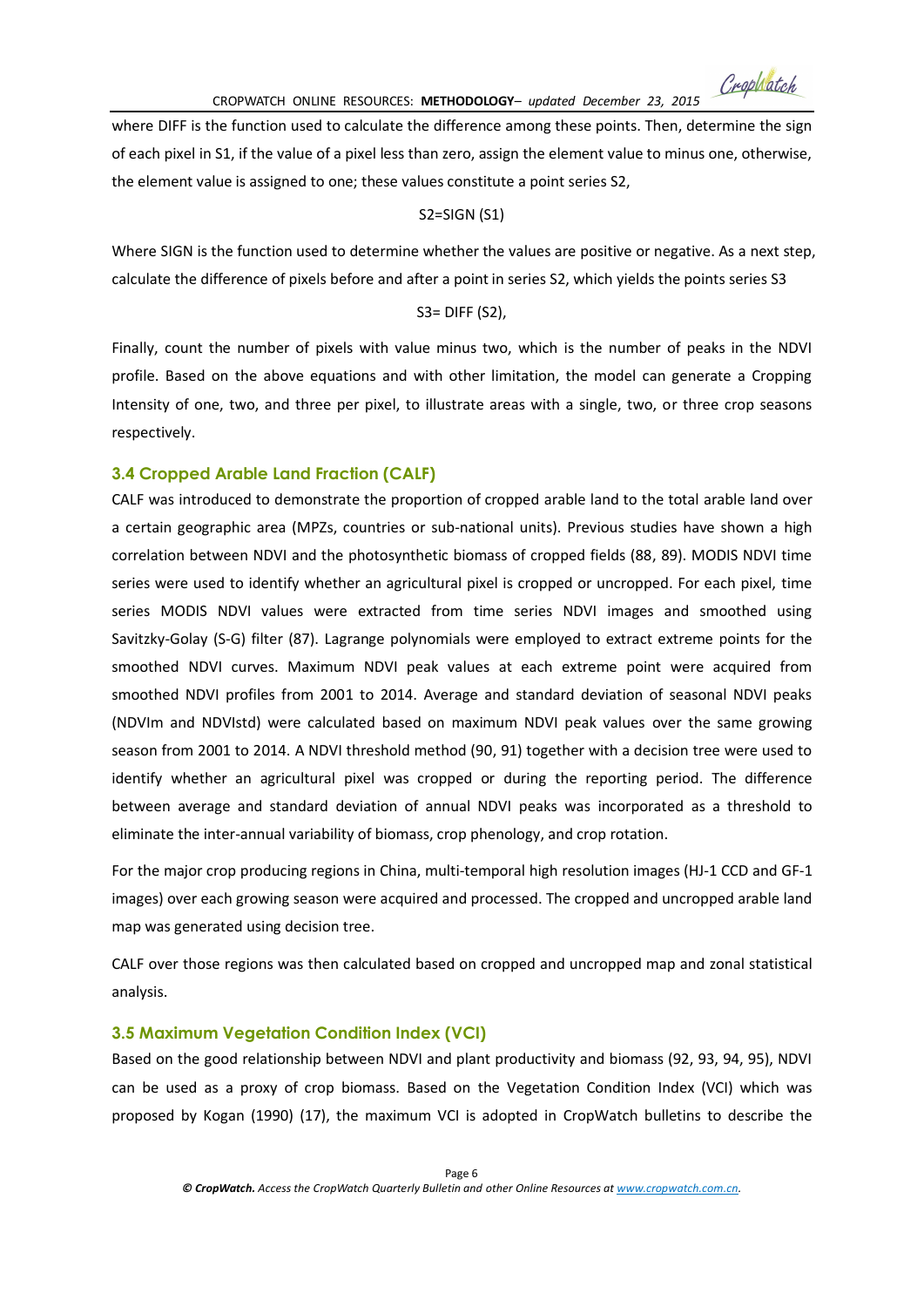optimal crop condition of the current period compared with historical maximum crop biomass potential using the following equation:

Maximum VCI= $\frac{NDVI_{\max_{c}}-NDVI_{\min_{h}}}{NDVI_{\max_{h}}-NDVI_{\min_{h}}+NDVI_{\min_{h}}+NDVI_{\min_{h}}+NDVI_{\min_{h}}+NDVI_{\min_{h}}+NDVI_{\min_{h}}+NDVI_{\min_{h}}+NDVI_{\min_{h}}+NDVI_{\min_{h}}+NDVI_{\min_{h}}+NDVI_{\min_{h}}+NDVI_{\min_{h}}+NDVI_{\min_{h}}+NDVI_{\min_{h}}+NDVI_{\min_{h}}+NDVI_{\min_{h}}+NDVI_{\min_{h}}+NDVI_{\min_{h}}+NDVI_{\min_{h}}+NDVI_{\min_{h}}$ 

where NDVI<sub>max c</sub> is the maximum NDVI of a fixed period, NDVI<sub>max h</sub>and NDVI<sub>min h</sub>is respectively the historical maximum NDVI and historical minimum NDVI of the same period using long term time series NDVI data sets. Considering the crop minimum NDVI may be contaminated by cloud or non-vegetation pixels, in this report, the empirical minimum vegetation NDVI value (0.15) is introduced to calculate  $NDVI<sub>min h</sub>$  with following equation:

$$
NDVI_{\min\_{h}} = \max(0.15, \text{NDVI}_{\min\_{h0}})
$$

where NDVI $_{\text{min}}$  h<sub>0</sub> is the original minimum NDVI of the study period from time series NDVI datasets. The value of Maximum VCI ranges from 0 to 1. The higher the maximum VCI value is, the better crop condition and larger biomass potential it indicates for a concerned period. Therefore, crop maximum VCI is more meaningful when calculated during crop growing period.

#### **3.6 Cropping structure**

Cropping structure is an additional variable only applied to China and some of the other large countries. It precisely illustrates the proportion of area under a given crop type to the total sown area (i.e., crop type proportion) for geographic areas (i.e., provinces). The crop type proportion was estimated by combining GPS, video, and GIS data (collectively referred to as GVG) from field transects (76). The specifically developed GVG instrument collects thousands of field photos that are used to estimate the proportion of different crop types with accuracy above 98 percent (96, 97, 98, 85).

### **3.7 Time profile clustering**

Based on a time series of pixel-based (raster) images, time profile clustering is a method that automatically or semi-automatically compares the time profiles of all pixels and distributes them among a limited number of "typical" behaviors (classes) that can be mapped. The method has the advantage of very synthetically describing the spatial distribution of typical time profiles (99, 100). In the bulletins, the CropWatch team uses the SPIRITS software developed for JRC/MARS by VITO (101). According to the bulletin, Rainfall, Temperature, NDVI and VHI profiles have been clustered, especially the difference between the current season and the average of the last five years or twelve years taken as reference.

#### **3.8 Pests and diseases monitoring**

Occurrence and development of crop pests/diseases is a result of multiple factors, such as crop type and growth status, pests/pathogens and their transmission rules, meteorological conditions and habitat. According to the large spread area and rapid development of pests/diseases, remote sensing technology with the capability of observing the earth in continuous space can meet the requirements of timely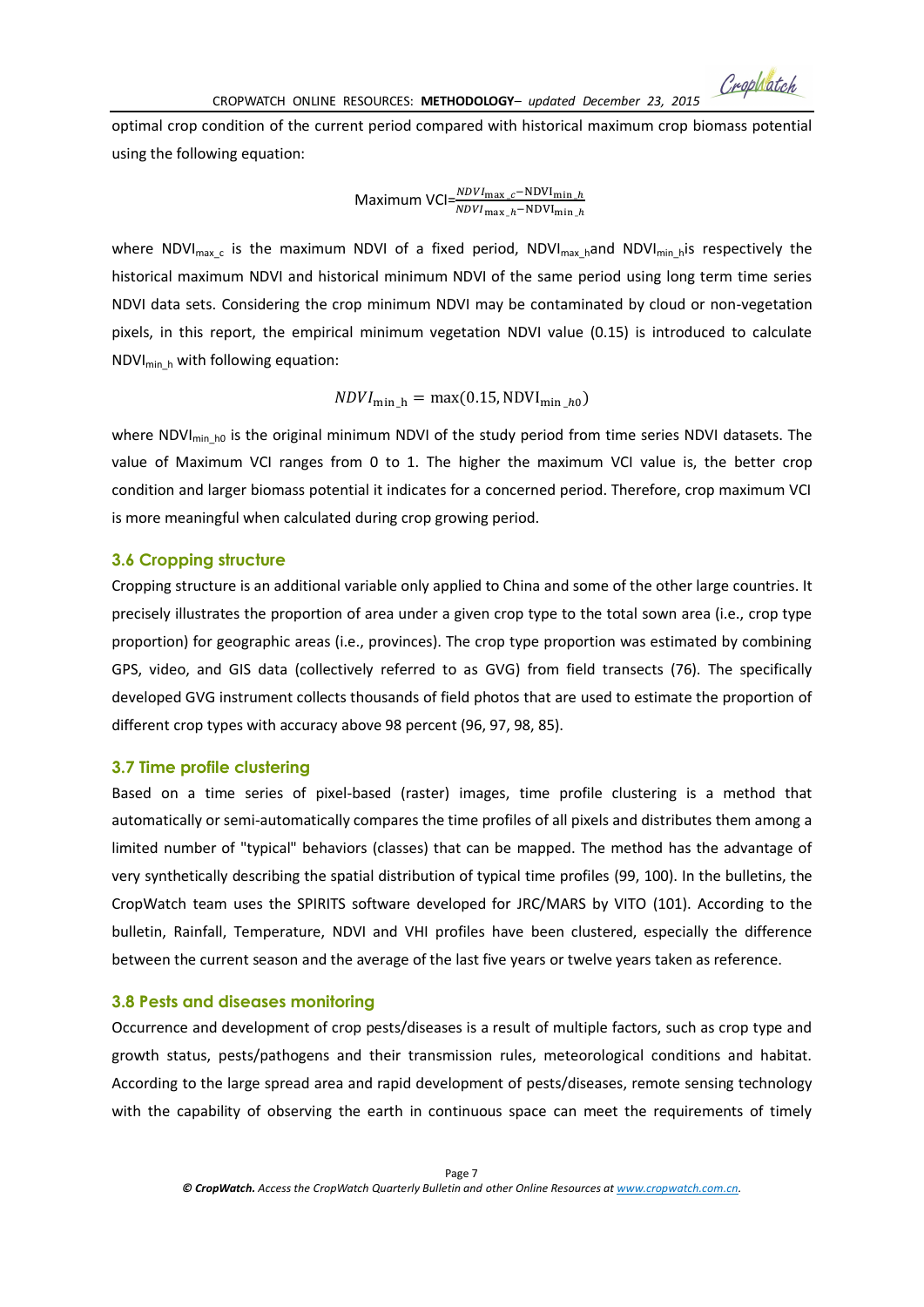Crophatch

monitoring of crop pests/diseases. In this report, we construct new models for maize and rice pests/diseases monitoring, which combined with spectral features of crop canopy, physiological properties of specific pests/diseases, meteorological conditions and habitat to quantitatively monitor occurrence and development of crop pests/diseases.

For crop pests/diseases monitoring with remote sensing technologies, priori knowledge is a kind of effective and useful background information, so extracting landscape features, pests/diseases transmission rules, sensitive meteorological conditions and habitat from historical data is normally the first step. Then, for specific type of crop pest/disease, corresponding spectral features will be constructed: 1) for armyworm (maize), given the fact that armyworm eats maize leaves that destroy crop morphological structure, so we established Armyworm Index (AI) integrating with Normalized Difference Vegetation Index (NDVI) (Rouse et al., 1974) and Modified Soil Adjusted Vegetation Index (MSAVI) (Rouse et al., 1974) to monitor armyworm with RELIEF algorithm (Robnik-Šikonja and Kononenko, 2003), for which AI is an index considering the effects of crop canopy cover and soil background information (Zhang et al., 2015); 2) for northern leaf blight (maize), it brings scabs to maize leaves, and reduction of chlorophyll and water contents, so we proposed Northern Leaf Blight Index (NLBI) combined with NDVI and Normalized Difference Water Index (NDWI) (Gao, 1996) to monitor northern leaf blight with RELIEF algorithm, where NLBI is an index considering the features and changing information of crop chlorophyll and water contents; 3) for rice planthopper, its main damage is sucking rice juice, which hinders nutrient transport efficiency, transmits virus, and then stunts crop growth. Based on these facts, we constructed Rice Planthopper Index (RPI) based on NDVI and Temperature Vegetation Drought Index (TVDI) (Sandholt et al., 2002) to monitor rice planthopper through RELIEF algorithm, while RPI is an index considering crop growth status, temperature, and crop water content; 4) for rice sheath blight, its main damage to rice is forming disease spots on leaves, which leads to leaf rot, chlorophyll and water content reduction, then we built Sheath Blight Index (SBI) with Plant Senescence Reflectance Index (PSRI) (Merzlyak et al., 1999) and NDWI to monitor rice sheath blight based on RELIEF algorithm, where SBI is an index considering crop health condition; At last, from the aspects of physiological properties of pests/diseases and their damage to crop, Pest Index (PI) or Disease Index (DI) (Huang et al., 2014) is constructed to evaluate the specific damage levels of pests/diseases, moreover, evaluation system is built to monitoring crop pests/diseases and formulating management strategies.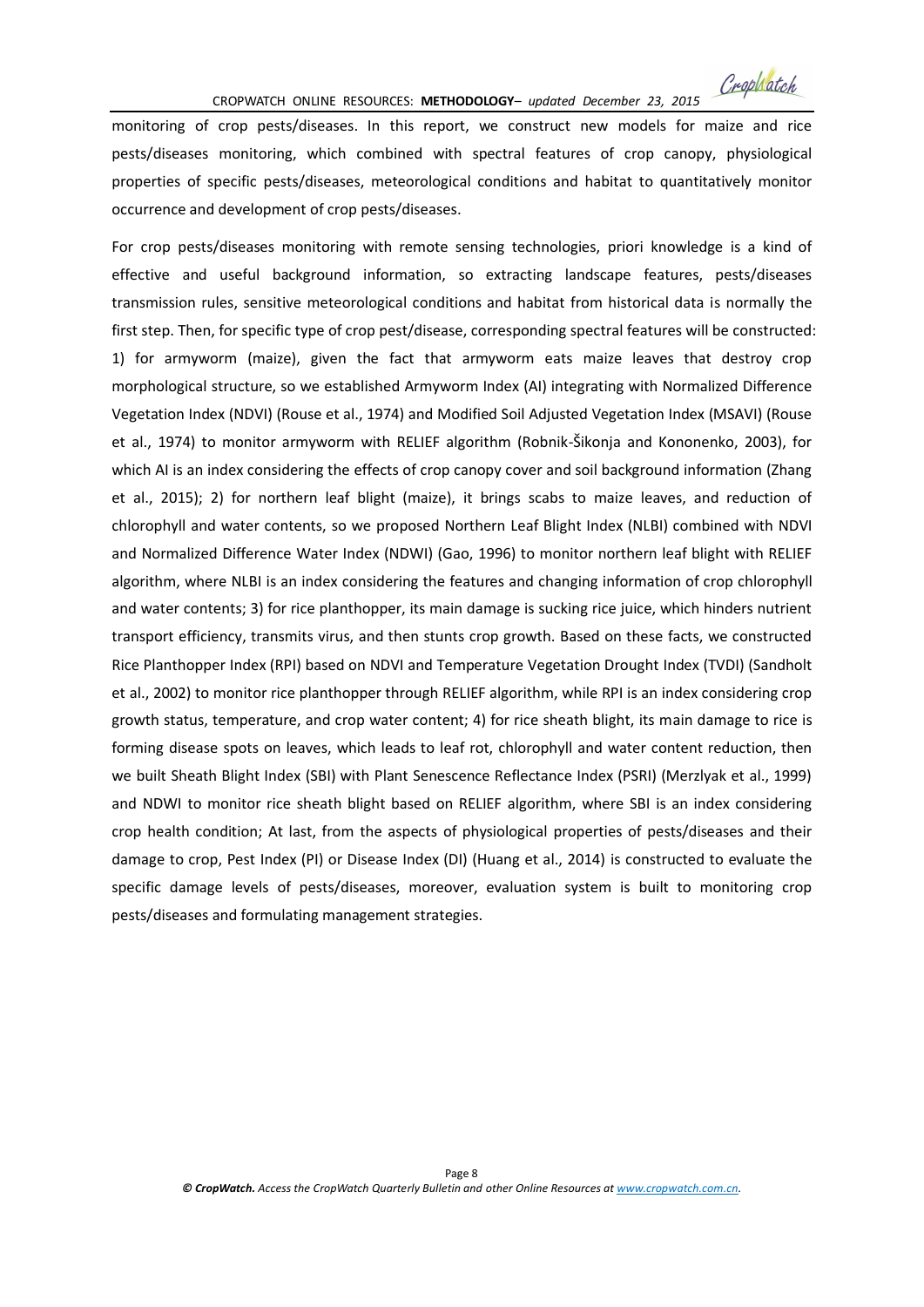CROPWATCH ONLINE RESOURCES: **METHODOLOGY***– updated December 23, 2015*

#### **REFERENCES**

- 1. **FAO.** FAO GeoNetwork. [Online[\] http://www.fao.org/geonetwork/.](http://www.fao.org/geonetwork/)
- 2. **USDA.** Major World Crop Areas and Climate Profiles (MWCACP). [Online] [http://www.usda.gov/oce/weather/pubs/Other/MWCACP/.](http://www.usda.gov/oce/weather/pubs/Other/MWCACP/)
- 3. **FAO/IIASA.***Global Agro-ecological Assessment for Agriculture in the 21st Century.* [CD-ROM] 2002.
- 4. —. *Global agroecological assessment for agriculture in the 21st century: methodology and results.* 2002.
- 5. *MODIS Collection 5 global land cover: Algorithm refinements and characterization of new datasets.* **Friedl, M. A., Sulla-Menashe, D., Tan,**

**B., Schneider, A., Ramankutty, N., Sibley, A., and Huang, X.** 2010, Remote Sensing of Environment, Vols. 114, 168–182.

- 6. *Development of a global land cover characteristics database and IGBP DISCover from 1 km AVHRR data. .* **Loveland, T.R., Reed, B.C., Brown, J.F., Ohlen, D.O., Zhu, Z., Yang, L. and Merchant, J.W.** 2000, International Journal of Remote Sensing, Vols. 21: 1303–13.
- 7. **ESA.** GlobCover Portal . [Online] 2010[. http://due.esrin.esa.int/globcover/..](http://due.esrin.esa.int/globcover/)
- 8. **Arino O., Perez J. R., Kalogirou V., Defourny P., Achard F.** GLOBCOVER. [Online] 2009. 2010.
- 9. *ChinaCover: Feature and Methodology.* **Wu B.F., Zhang L., et.al.** June 2012, GeoInformatics.
- 10. **LAADS.** LAADS Website. [Online[\] http://Ladsweb.nascom.nasa.gov/data/search.html.](http://ladsweb.nascom.nasa.gov/data/search.html)
- 11. Personal communication with Herman Eerens at VITO.
- 12. [Online] [http://disc.sci.gsfc.nasa.gov/mdisc/.](http://disc.sci.gsfc.nasa.gov/mdisc/)
- 13. MERRA: NASA's Modern-Era Retrospective Analysis for Research and Applications. Rienecker, M. M., et. al. 2011, J. Clim., 24, 3624-3648. doi:10.1175/JCLI-D-11-00015.1.
- 14. **Rienecker, M.M., et al.** The GEOS-5 Data Assimilation System Documentation of Versions 5.0.1, 5.1.0, and 5.2.0. *Technical Report Series on Global Modeling and Data Assimilation 104606, v27.* [Online] 2008. [http://gmao.gsfc.nasa.gov/pubs/docs/.](http://gmao.gsfc.nasa.gov/pubs/docs/)
- 15. **European Commission/JRC.** [Online] [http://mars.jrc.ec.europa.eu/mars/Web-Tools,](http://mars.jrc.ec.europa.eu/mars/Web-Tools)

[http://marswiki.jrc.ec.europa.eu/datadownload/index.php.](http://marswiki.jrc.ec.europa.eu/datadownload/index.php)

- 16. [Online] [http://marswiki.jrc.ec.europa.eu/datadownload/index.php.](http://marswiki.jrc.ec.europa.eu/datadownload/index.php)
- 17. *Remote sensing of weather impacts on vegetation in non-homogenous areas.* **Kogan, F.N.** Int. J. Remote Sens. 11, 1405-1419.
- 18. **FAO.** Food and Agricultural commodities production. [Online[\] http://faostat.fao.org/site/339/default.aspx.](http://faostat.fao.org/site/339/default.aspx.)
- 19. **Wikipedia.** Bangladesh. [Online[\] http://en.wikipedia.org/wiki/Bangladesh.](http://en.wikipedia.org/wiki/Bangladesh)
- 20. **FAO-GIEWS.** Country Briefs. [Online] [http://www.fao.org/giews/countrybrief/country.jsp?code=BGD.](http://www.fao.org/giews/countrybrief/country.jsp?code=BGD)
- 21. **CropWatch.***CropWatch Bulletin, November 2013.* Beijing : Institute for Remote Sensing and Digital Earth (RADI), Chinese Academy of Science (CAS), 2013. Bulletin.
- 22. **FAO.** Agricultural trade domain (import export). [Online] [http://faostat.fao.org/site/342/default.aspx.](http://faostat.fao.org/site/342/default.aspx)
- 23. **Central Intelligence Agency (CIA).** The World Factbook. [Online] [https://www.cia.gov/library/publications/the-world-factbook/.](https://www.cia.gov/library/publications/the-world-factbook/)
- 24. Aquestat- Iran. [Online] 2008. [http://www.fao.org/nr/water/aquastat/countries\\_regions/irn/index.stm.](http://www.fao.org/nr/water/aquastat/countries_regions/irn/index.stm)
- 25. **USDA Foreign Agricultural Service.** Kazakhstan Agricultural Overview Commodity Intelligence Report. [Online] [http://www.pecad.fas.usda.gov/highlights/2010/01/kaz\\_19jan2010/.](http://www.pecad.fas.usda.gov/highlights/2010/01/kaz_19jan2010/)
- 26. —. Commodity Intelligence Report: Cambodia Seasonal Flooding Impacts Wet Season Rice Production in 2013. [Online] November 2013[. http://www.pecad.fas.usda.gov/highlights/2013/11/Cambodia/.](http://www.pecad.fas.usda.gov/highlights/2013/11/Cambodia/)
- 27. Rice Production in Cambodia. [Online[\] http://books.irri.org/9712201007\\_content.pdf.](http://books.irri.org/9712201007_content.pdf)
- 28. **Australian Centre for International Agricultural Research.***A guide to upland cropping in Cambodia: maize ACIAR Monograph.* 2009.
- 29. Burma/Myanmar: What everyone needs to know. [Online]

[http://books.google.co.th/books?id=hNUSPDAikikC&printsec=frontcover&dq=isbn:0195390679&hl=en&sa=X&ei=x3nlUvaTMY7xrQfJ\\_](http://books.google.co.th/books?id=hNUSPDAikikC&printsec=frontcover&dq=isbn:0195390679&hl=en&sa=X&ei=x3nlUvaTMY7xrQfJ_ICYBw&ved=0CCwQ6AEwAA%23v=onepage&q&f=false) [ICYBw&ved=0CCwQ6AEwAA#v=onepage&q&f=false.](http://books.google.co.th/books?id=hNUSPDAikikC&printsec=frontcover&dq=isbn:0195390679&hl=en&sa=X&ei=x3nlUvaTMY7xrQfJ_ICYBw&ved=0CCwQ6AEwAA%23v=onepage&q&f=false)

- 30. **Wikipedia.** Economy of Burma. [Online] [http://en.wikipedia.org/wiki/Economy\\_of\\_Burma.](http://en.wikipedia.org/wiki/Economy_of_Burma)
- 31. Sagaing Region. [Online[\] http://en.wikipedia.org/wiki/Sagaing\\_Region.](http://en.wikipedia.org/wiki/Sagaing_Region)

Page 9

*© CropWatch. Access the CropWatch Quarterly Bulletin and other Online Resources at www.cropwatch.com.cn.*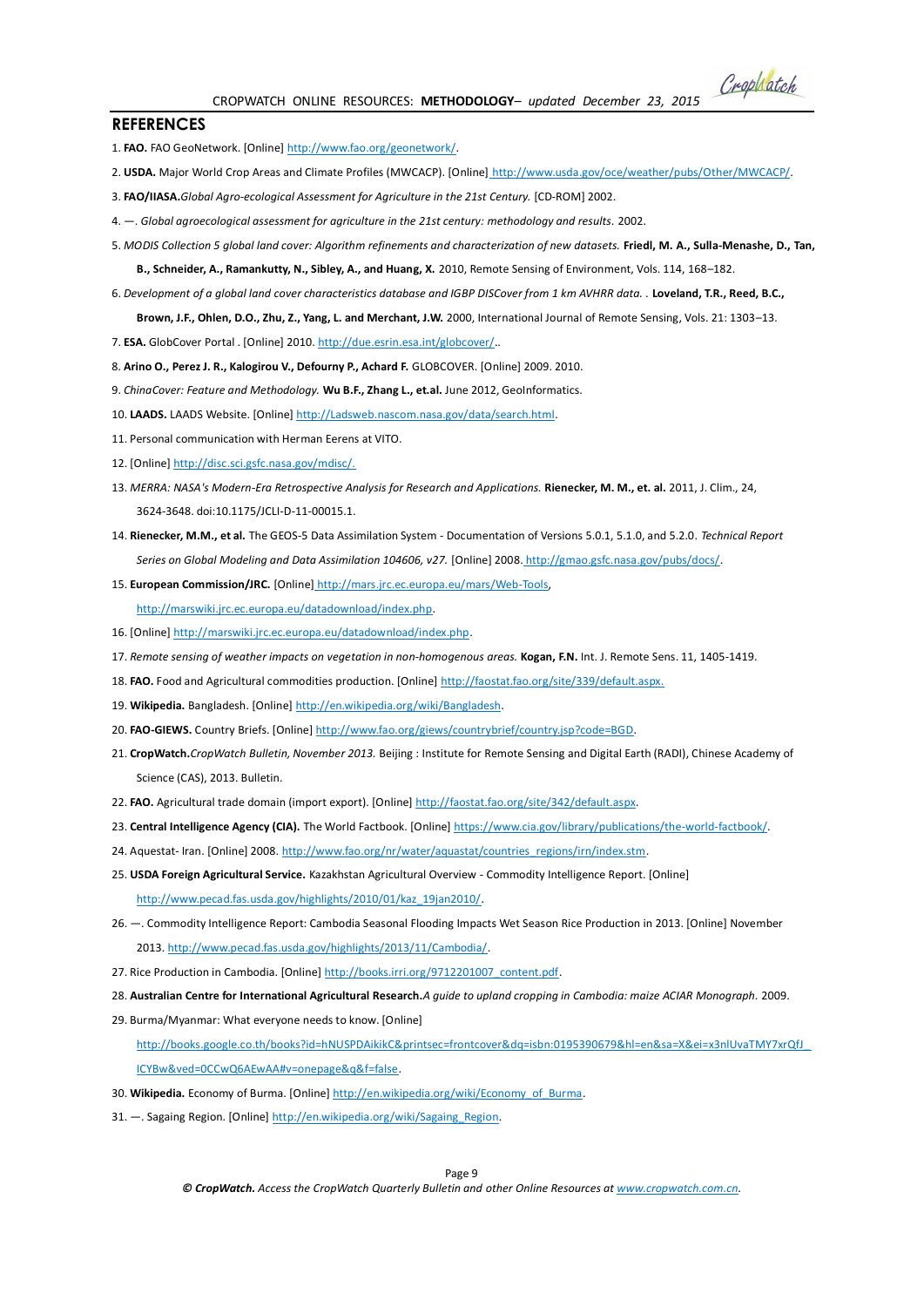Crophatch

- 32. **Food and Agriculture Organization of the United Nations (FAO).** FAOSTAT. [Online] [http://faostat.fao.org/.](http://faostat.fao.org/)
- 33. Wikipedia. Rice production in Vietnam. [Online[\] http://en.wikipedia.org/wiki/Rice\\_production\\_in\\_Vietnam.](http://en.wikipedia.org/wiki/Rice_production_in_Vietnam)
- 34. http://www.ukraine-arabia.ae/. [Online[\] http://www.ukraine-arabia.ae/economy/agriculture/.](http://www.ukraine-arabia.ae/economy/agriculture/)
- 35. **MARS.** Crop Monographies on Central European Countries: Wheat in Turkey. [Online] [http://www.marsop.info/marsopdoc/moca/16030100.HTM.](http://www.marsop.info/marsopdoc/moca/16030100.HTM)
- 36. **FAO.** Crop Diversification in Thailand. [Online] [http://www.fao.org/docrep/003/x6906e/x6906e0c.htm.](http://www.fao.org/docrep/003/x6906e/x6906e0c.htm)
- 37. **Thai Rice Exporters Association.** Rice exporters urge govt to face up to tough competitors. [Online] [http://www.thairiceexporters.or.th/Int%20news/News\\_2012/int\\_news\\_070912-1.html.](http://www.thairiceexporters.or.th/Int%20news/News_2012/int_news_070912-1.html.)
- 38. **Jihad-e-Agriculture, Ministry of.** Ministry of Jihad-e-Agriculture. [Online[\] http://maj.ir/English/Main/Default.asp.](http://maj.ir/English/Main/Default.asp)
- 39. **National Cotton Council of America.** [Online[\] http://www.cotton.org.](http://www.cotton.org/)
- 40. **Schnepf, Randall D., Dohlman, Erik and Bolling, Christine.***Agriculture in Brazil and Argentina: Developments and Prospects for Major Field Crops. Agriculture and Trade Report.WRS-01-3.* Washington, DC : Market and Trade Economics Division, Economic Research Service, U.S. Department of Agriculture., 2001.
- 41. **IBGE Brazil.** [Online] 2014[. http://www.sidra.ibge.gov.br/bda/prevsaf/default.asp?t=3&z=t&o=26&u1=1&u2=1&u3=1&u4=1.](http://www.sidra.ibge.gov.br/bda/prevsaf/default.asp?t=3&z=t&o=26&u1=1&u2=1&u3=1&u4=1)
- 42. **Encyclopaedia Brittannica.** Encyclopaedia Britannica: Cambodia. [Online] [http://www.britannica.com/EBchecked/topic/90520/Cambodia.](http://www.britannica.com/EBchecked/topic/90520/Cambodia)
- 43. **USDA Foreign Agricultural Service.***Union of Birma, Grain and Feed Annual 2013.* 2013.
- 44. **Encyclopedia of Nations.** Poland Agriculture. [Online]

[http://www.nationsencyclopedia.com/economies/Europe/Poland-AGRICULTURE.html.](http://www.nationsencyclopedia.com/economies/Europe/Poland-AGRICULTURE.html)

- 45. **Pakistan Bureau of Statistics.** Agriculture Statistics. [Online[\] http://www.pbs.gov.pk/content/agriculture-statistics.](http://www.pbs.gov.pk/content/agriculture-statistics)
- 46. **Hu, Zizhi and Zhang, Degang.***China Country Pasture/Forage Resource Profiles.* Rome : FAO, 2006. p. 63.
- 47. *GB/T 2260-2007. Codes for the administrative divisions of the People's Republic of China.* s.l. : Standard Press of China, 2007.
- 48. **FAO/IIASA.***Global Agro-ecological Assessment for Agriculture in the 21st Century.* [CD-ROM] 2002.
- 49. *MODIS Collection 5 global land cover: Algorithm refinements and characterization of new datasets.* **Friedl, M. A., Sulla-Menashe, D., Tan, B., Schneider, A., Ramankutty, N., Sibley, A., and Huang, X.** 2010, Remote Sensing of Environment, Vols. 114, 168–182.
- 50. *Development of a global land cover characteristics database and IGBP DISCover from 1 km AVHRR data.* **Loveland, T.R., Reed, B.C., Brown, J.F., Ohlen, D.O., Zhu, Z., Yang, L. and Merchant, J.W.** 2000, International Journal of Remote Sensing, Vols. 21: 1303–1330.
- 51. **ESA.** GlobCover Portal. [Online] 2010[. http://due.esrin.esa.int/globcover/.](http://due.esrin.esa.int/globcover/)
- 52. **Arino O., Perez J. R., Kalogirou V., Defourny P., Achard F.***GLOBCOVER 2009.* 2010.
- 53. *ChinaCover: Feature andMethodology.* **Wu B.F., Zhang L., et.al.** 2012. GeoInformatics 2012, 15-17 June 2012, Hong Kong.
- 54. LAADS Web. [Online] [http://Ladsweb.nascom.nasa.gov/data/search.html.](http://ladsweb.nascom.nasa.gov/data/search.html)
- 55. Personal communication with Herman Eerens at VITO.
- 56. **NASA.** Global Change Master Directory (GCMD). [Online] 2013. [http://gcmd.gsfc.nasa.gov.](http://gcmd.gsfc.nasa.gov/)
- 57. **STRM\_DEM.** [Online] [http://srtm.csi.cgiar.org/SELECTION/inputCoord.asp.](http://srtm.csi.cgiar.org/SELECTION/inputCoord.asp)
- 58. Relationships of photosynthetically active radiation and shortwave irradiance[J]. Britton C M, Dodd J D. 1976, Agricultural Meteorology, Vols. 17(1): 1-7.
- 59. *Uncertainty estimate of surface irradiances computed with MODIS-, CALIPSO-, and CloudSat-derived cloud and aerosol properties.* **Kato,**

**S., N. G. Loeb, D. A. Rutan, F. G. Rose, S. Sun-Mack, W. F. Miller, and Y. Chen.** 2012, Surv. Geophys. doi 10.1007/s10712-012-9179-x.

- 60[. http://satellite.cma.gov.cn/PortalSite/Ord/Satellite.aspx.](http://satellite.cma.gov.cn/PortalSite/Ord/Satellite.aspx) [Online]
- 61. **LandSAF.***Downwelling surface short-wave radiation flux (DSSF) Product User Manual, Version 1.4.* 2006.
- 62. **OSI-SAF.***Surface Solar Irradiance Product Manual, Version 1.5. [http://www.osi-saf.org.](http://www.osi-saf.org/)* 2005.
- 63. **NASA.** Tropical Rainfall Measuring Mission. [Online] [trmm.gsfc.nasa.gov.](file:///H:/CropWatch/201502/online%20resources/trmm.gsfc.nasa.gov)

Page 10

*© CropWatch. Access the CropWatch Quarterly Bulletin and other Online Resources at www.cropwatch.com.cn.*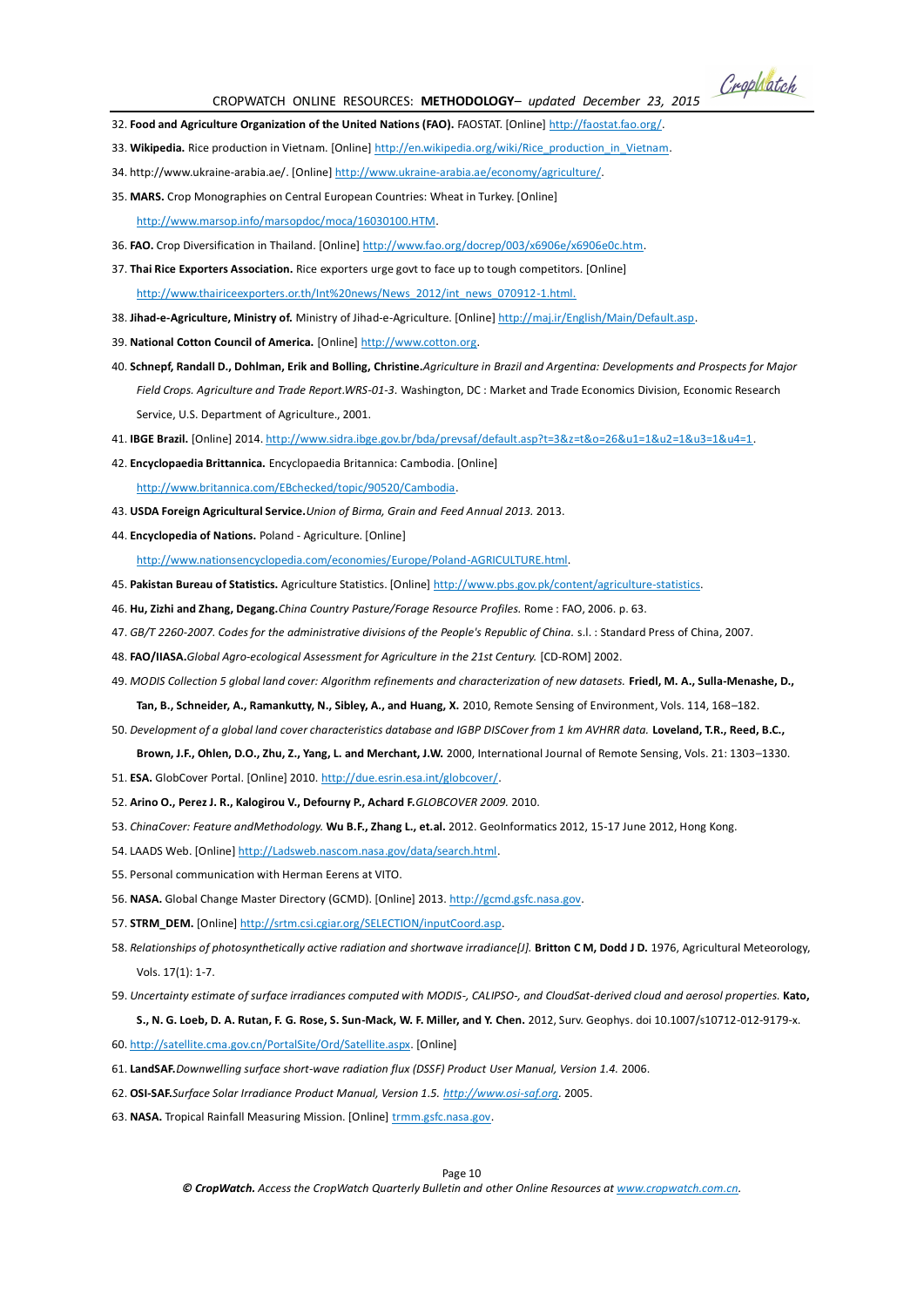Crophatch

64. The Global Precipitation Climatology Centre (GPCC). [Online] http://gpcc.dwd.de.

65. *GPCC Monitoring Product: Near Real-Time Monthly Land-Surface Precipitation from Rain-Gauges based on SYNOP and CLIMAT data.* 

**Schneider, U., A. Beckers and P. Finger, A. Meyer-Christoffer, B. Rudolf, M. Ziese.** 2011.

- 66. *GPCC First Guess Product at 1.0°: Near Real-Time First Guess monthly Land-Surface Precipitation from Rain-Gauges based on SYNOP Data.* **Ziese, M., A. Becker, P. Finger, A. Meyer-Christoffer, B. Rudolf, U. Schneider.** 2011.
- 67. Application of Vegetation Index and Brightness Temperature for Drought Detection. . **Kogan, F.N.** 1995, Advances in Space Research, Vols. 15:91-100.
- 68. Operational space technology for global vegetation assessment. **Kogan, F.N.** 2001, Bulletin of the American Meteorological Society, Vols. 82, 1949–1964.
- 69. *Derivation of pasture biomass in Mongolia from AVHRR-based vegetation health indices.* **Kogan, F. N., R. Stark, A. Gitelson, L. Jargalsaikhan, C. Dugrajav and S. Tsooj.** 2004, International Journal of Remote Sensing, Vols. 25(14):2889-2896.

70. NOAA Star Center for Satellite Applications and Research - VCI and TCI downloads. [Online]

[ftp://ftp.star.nesdis.noaa.gov/pub/corp/scsb/wguo/data/gvix/gvix\\_weekly.](ftp://ftp.star.nesdis.noaa.gov/pub/corp/scsb/wguo/data/gvix/gvix_weekly)

- 71. **Lieth, H.,.***Modeling the primary productivity of the earth. Nature and resources.* s.l. : UNESCO, VIII, 2:5-10, 1972.
- 72. **Grieser, J., R. Gommes, S. Cofield and M. Bernardi.** World maps of climatological net primary production of biomass, NPP. [Online] 2006. downloadable fro[m ftp://tecproda01.fao.org/public/climpag/downs/globgrids/npp/npp.pdf.](ftp://tecproda01.fao.org/public/climpag/downs/globgrids/npp/npp.pdf)  [http://www.fao.org/nr/climpag/globgrids/NPP\\_en.asp.](http://www.fao.org/nr/climpag/globgrids/NPP_en.asp)
- 73. **Gommes, R.,.** Current Climate and Population Constraints on World Agriculture. [book auth.] Eds., H. Kaiser and T.E Drennen. *Agricultural dimensions of global climatic change.* Delray Beach, Florida : St. Lucie Press, 1993, pp. 67-86.
- 74. **Gommes, R., and F. Petrassi.***Rainfall variability and drought in sub-Saharan Africa since 1960.* 1994. FAO Agrometeorology Series Working Papers. N. 9.
- 75. *Development Aid and Economic Growth: A Positive Long-Run Relation.* **Minoiu, C. and S.G. Reddy.** 2010, Quarterly Review of Economics and Finance, Vols. Vol. 50, No. 2, p. 59.
- 76. *Crop Acreage Estimation Using Two Individual Sampling Frameworks with Stratification.* **Wu, B. F. and Li Q. Z.** 2004, Sinic Journal of Remote Sensing, Vols. 8 (6): 551-569.
- 77. *Crop planting and type proportion method for crop acreage estimation of complex agricultural landscapes.* **Wu, B.F. and Li, Q.Z.** 2012, International Journal of Applied Earth Observation and Geoinformation, Vols. 16: 101–112.
- 78. *Analysis of time-series MODIS 250 m vegetation index data for crop classification in the U.S. Central Great Plains.* **Wardlow, B. D., Egbert, S. L., and Kastens, J. H.** 2007, Remote Sensing of Environment, Vols. 108: 290-310.
- 79. *Large-area crop mapping using time-series MODIS 250 m NDVI data: An assessment for the U.S. Central Great Plains.* **L., Wardlow B. D. and Egbert S.** 2008, Remote Sensing of Environment, Vols. 112(3): 1096-1116.
- 80. The use of MODIS data to derive acreage estimations for larger fields: A case study in the south-western Rostov region of Russia. Fritz S., **Massart M., Savin I., Gallego J., Rembold F.** 2008, International Journal of Applied Earth Observation and Geoinformation, Vols. 10: 453–466.
- 81. *Early-season crop area estimates for winter crops in NE Australia using MODIS satellite imagery.* **Potgieter A.B., Apan A., Hammer G., Dunn P.** 2010, ISPRS Journal of Photogrammetry and Remote Sensing, Vols. 65: 380-387.
- 82. Operational crop yield estimating method for agricultural statistics. **Meng, Q.Y., Li, Q.Z., and Wu, B.F.** 2004, Sinic Journal of Remote Sensing, Vols. 8(6): 602-610.
- 83. Design and Implementation of Crop Yield Forecasting System. Xu X. G., Wu B. F., Meng J. H., Li Q. Z. 2008, Computer Engineering, Vols. 34(9): 283-2.
- 84. **Wu, B.F., and Zhang, M.** New indicators for global crop monitoring in CropWatch case study in Huang-Huai-Hai Plain. 2013. Oral presentation in: 35th International Symposium on Remote Sensing of Environment, Beijing, China. 22-26 April, 2013..

Page 11

*© CropWatch. Access the CropWatch Quarterly Bulletin and other Online Resources at www.cropwatch.com.cn.*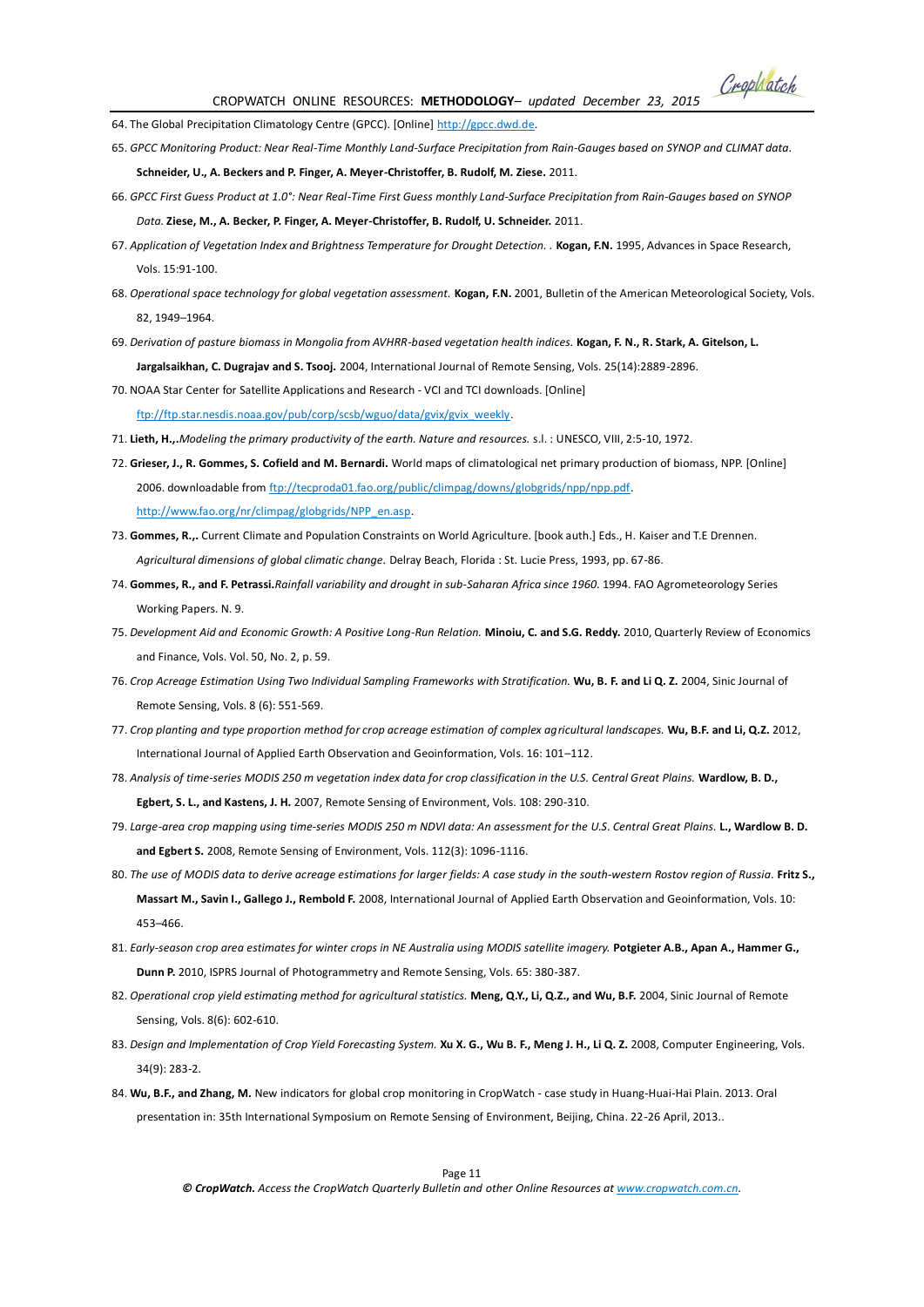Crophatch

- 85. *Remote sensing-based global crop monitoring: experiences with China's CropWatch system.* **Wu B. F., Meng J. H., Li Q. Z., Yan N. N., Du X., Zhang M.** 2013, International Journal of Digital Earth.
- 86. *Methodology of Cropping Index Retrieval from NDVI Profile.* **Fan, J.L., and Wu, B.F.** 2004, Sinic Journal of Remote Sensing, Vols. 8(6), 628-636.
- 87. Smoothing and differentiation of data by simplified least squares procedures. Savitzky, A., and Golay, M. J. E. 1964, Analytical Chemistry, Vols. 36(8), 1627–1639.
- 88. *On the use of NDVI profiles as a tool for agricultural statistics: The case study of wheat yield estimate and forecast in Emilia Romagna.*  **Benedetti, R., and Rossini, P.** 1993, Remote Sensing of Environment, Vols. 45, 311–326.
- 89. *Trends in NDVI time series and their relation to rangeland and crop production in Senegal, 1987–1993.* **Fuller, D. O.** 1998, International Journal of Remote Sensing, Vols. 19(10), 2013–2018.
- 90. *Fallow land mapping for better crop monitoring in Huang-Huai-Hai Plain using HJ-1 CCD data.* **Zhang Miao, Bingfang Wu, Jihua Meng, Taifeng Dong, Xingzhi You.** 2013. 35th International Symposium on Remote Sensing of Environment, 22 - 26 April 2013, Beijing, China.
- 91. *Mapping cropping intensity of smallholder farms: A comparison of methods using multiple sensors.* **M. Jain, P. Mondal, R. S. DeFries, C. Small, G. L. Galford.** 2013, Remote Sensing of Environment, Vols. 134: 210–223.
- 92. Satellite remote-sensing of total herbaceous biomass production in the Senegalese Sahel-1980-1984. Tucker C., C. Vanpraet, M. **Sharman M, G. Vanittersum.** 1985, Remote Sens Environ, Vols. 17:233–249.
- 93. *Accuracy of the AVHRR Vegetation Index as a predictor of biomass, primary productivity and net CO 2 flux.* **Elgene O. Box, B. N. Holben, V. Kalb.** 1989, Vegetation, Vols. 80: 71-89.
- 94. The use of NOAA-AVHRR NDVI data to assess herbage production in the arid rangelands of Central Australia. Hobbs, T. 1995, International Journal of Remote Sensing, Vols. 16:1289–1302.
- 95. *Using the satellite-derived NDVI to assess ecological responses to environmental change.* **Pettorelli N., Vik J., A. Mysterud, J-M Gaillard, C. Tucker, N. Stenseth.** 2005, Trends Ecol Evol , Vols. 20:503–510.
- 96. *GVG, a Crop Type Proportion Sampling Instrument.* **Wu, B. F., Tian Y. C., and Li Q. Z.** 2004, Sinic Journal of Remote Sensing, Vols. 8(6): 570-580.
- 97. A Method for Crop Planting Structure Inventory and its Application. Wu, B. F. et al.,. 2004, Sinic Journal of Remote Sensing, Vols. 8 (6): 618-627.
- 98. *Crop planting and type proportion method for crop acreage estimation of complex agricultural landscapes.* **Q.Z., Wu B. F. and Li.** 2012, International Journal of Applied Earth Observation and Geoinformation, Vols. 16, 101–112.
- 99. *Clustering analysis applied to NDVI/NOAA multitemporal images to improve the monitoring process of sugarcane crops.* **Romani, L.A.S, R.R.V. Goncalves, B.F. Amaral, D.Y.T. Chino, J.Zullo, C.Traina, E.P.M. Sousa, A.J.M. Traina.** 2011. Proceedings of International Work shop on the Analysis of Multi-temporal Remote Sensing Images - MultiTemp , 2011, 33-36. http://ieeexplore.ieee.org/stamp/stamp.jsp?tp=&arnumber=6005040.
- 100. *Spatio-temporal reasoning for the classification of satellite image time series.* **Petitjean, F., C. Kurtz, N. Passat, P. Gançarski.** 2012, Pattern Recognition Letters, Vols. 33:1805–1815.
- 101. SPIRITS Software. [Online[\] https://rs.vito.be/africa/en/software/Pages/Spirits.aspx.](https://rs.vito.be/africa/en/software/Pages/Spirits.aspx)
- 102. *Very high resolution interpolated climate surfaces for global land areas.* **Hijmans, R.J, S. Cameron, J.L. Parra, P.G. Jones and A. Jarvis.** 2005, Int. J. Climatol., Vols. 25:1965–1978. Downloadable fro[m http://www.worldclim.org/current.](http://www.worldclim.org/current)
- 103. Agriculture GeoWiki. [Online] 2013[. http://agriculture.geo-wiki.org/index.php.](http://agriculture.geo-wiki.org/index.php)
- 104. **FAO.** Percentage of area equipped for irrigation. [Online] 2010. [http://www.fao.org/nr/water/aquastat/irrigationmap/index.stm.](http://www.fao.org/nr/water/aquastat/irrigationmap/index.stm) Data are available from AQUASTAT/SOLA[W http://www.fao.org/geonetwork/srv/en/main.home.](http://www.fao.org/geonetwork/srv/en/main.home)
- 105. FAO/CLIMPAG VasClimo Data. [Online] [http://www.fao.org/nr/climpag/globgrids/npp\\_en.asp.](http://www.fao.org/nr/climpag/globgrids/npp_en.asp)
- 106. Gao B. C. NDWI A normalized difference water index for remote sensing of vegetation liquid water from space. Remote Sensing of

Page 12 *© CropWatch. Access the CropWatch Quarterly Bulletin and other Online Resources at www.cropwatch.com.cn.*